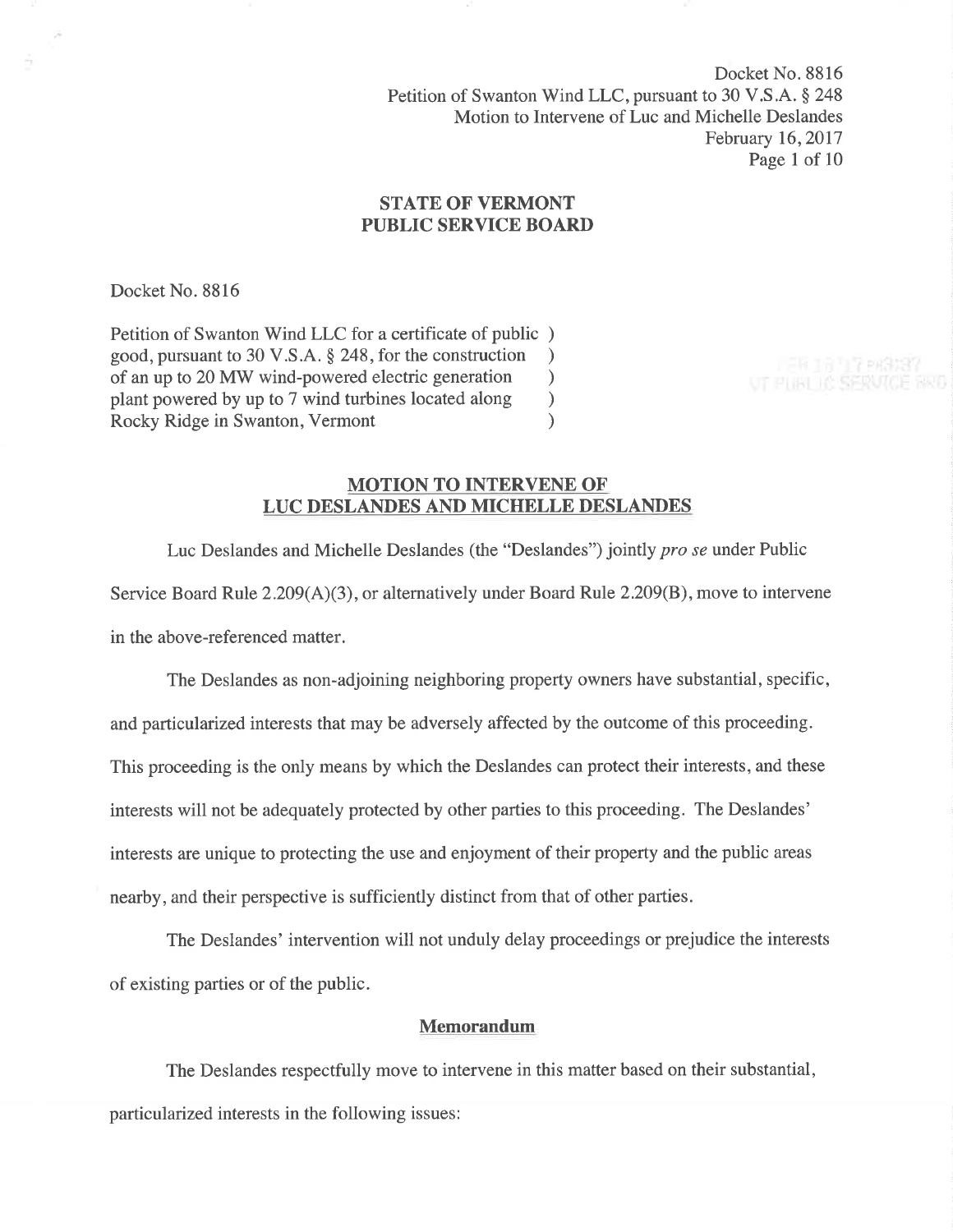- (i) orderly development of the region, pursuant to 30 V.S.A.  $\S$  248(b)(1);
- (ii) economic benefit to the State and its residents,  $\S$  248(b)(4);
- (iii) public health and safety,  $§$  248(b)(5);
- (iv) water pollution, conservation, and burden on water supply, 10 V.S.A.  $\S$  $6086(a)(1)(A)$ , (B), and (C), (3), and (4);
- (v) scenic or natural beauty and aesthetics,  $\S 248(b)(5)$  and  $\S 6086(a)(8)$ ;
- (vi) necessary wildlife habitat or endangered species,  $\S$  6086(a)(8)(A); and
- (vii) transportation,  $§ 6086(a)(5)$ .

The following argument supports the Deslandes' motion to intervene in this case.

# I. Legal Standard

Intervention in proceedings before the Board is governed by Board Rule 2.209. Under

Rule 2.209(A), a person upon timely application shall be permitted as of right to intervene in any

proceeding:

(1) when a statute confers an unconditional right to intervene; (2) when a statute confers a conditional right to intervene and the condition or conditions are satisfied; or (3) when the applicant demonstrates a substantial interest which may be adversely affected by the outcome of the proceeding, where the proceeding affords the exclusive means by which the applicant can protect that interest, and where the applicant's interest is not adequately represented by existing parties.

Under Rule 2.209(8), a person upon timely application may in the discretion of the Board

be granted "permissive intervention" in any proceeding when the applicant "demonstrates a

substantial interest that may be affected by the outcome of the proceeding." The Board in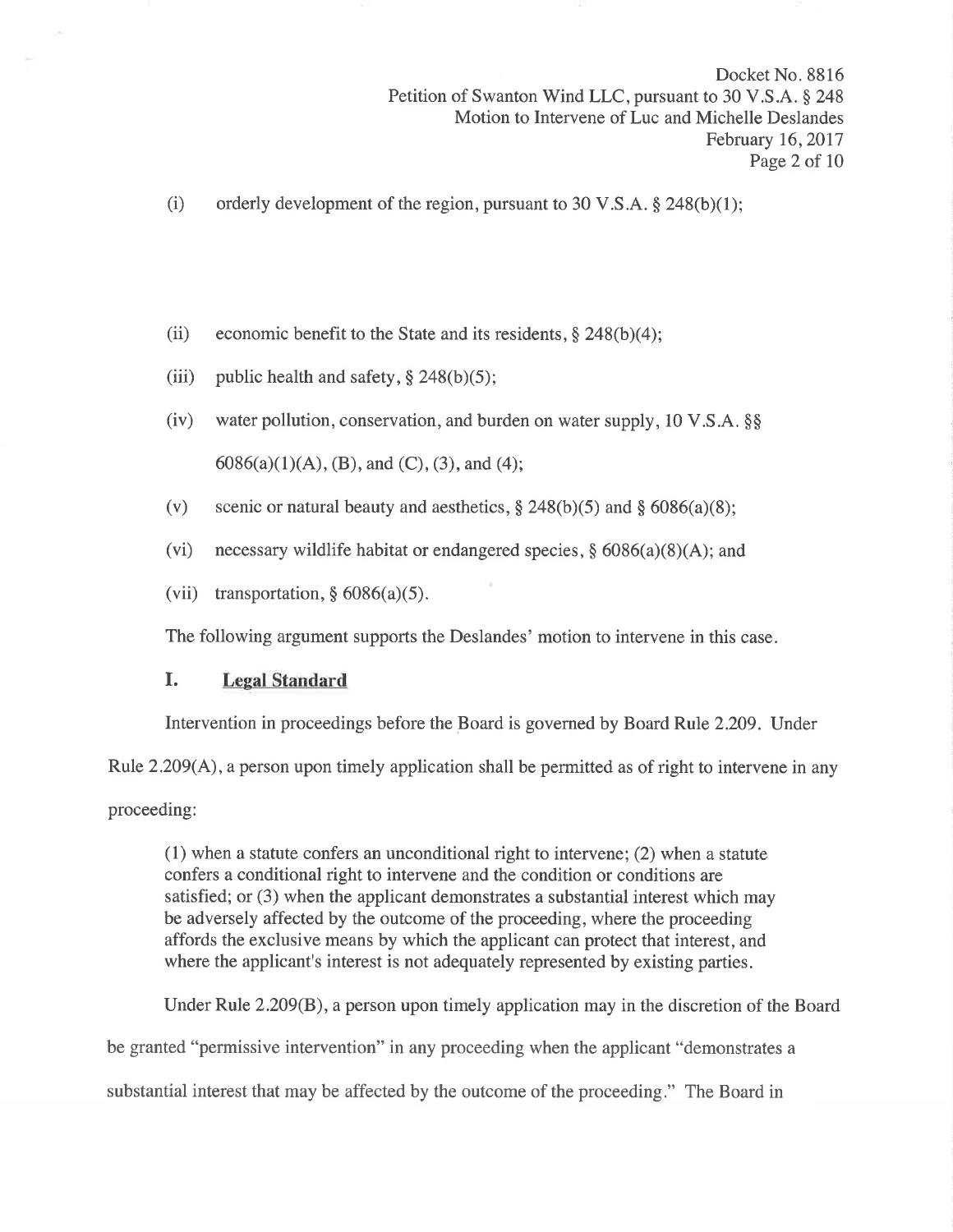Docket No. 881b Petition of Swanton Wind LLC, pursuant to 30 V.S.A. § 248 Motion to Intervene of Luc and Michelle Deslandes February 16,2017 Page 3 of 10

exercising its discretion under this rule shall consider:

(l) whether the applicant's interest will be adequately protected by other parties; (2) whether alternative means exist by which the applicant's interest can be protected; and (3) whether intervention will unduly delay the proceeding or prejudice the interests of existing parties or of the public.

The Board has ruled that, "individual intervenors may bring a perspective sufficiently

distinct from those of existing parties to warrant their participation on specific issues."

For example, the Board has found particularized interest based on the following:

1. habitat and natural resources involving deer and black bear; $<sup>2</sup>$ </sup>

2. aesthetics based on proximity to the proposed project;<sup>3</sup> and

3. stewardship, use, and enjoyment of public resources; $<sup>4</sup>$ </sup>

In proceedings under 30 V.S.A. \$ 248, the Board is not required to consider interests in

private property.<sup>5</sup>

# II. Potential Impact of the Project on the Deslandes' Interests

The Deslandes since 1992, have owned and resided in their home on Sheldon Road in Swanton, 3500 feet from the site of the proposed Project which would be visible and audible from their home. The Deslandes decided to purchase and someday retire in their home based substantially on the scenic views of the ridge behind their home including Rocky Ridge and Lake Champlain; the surrounding wildlife and peaceful country setting; and ready access to natural

Application of Seneca Mountain Wind, LLC, Docket No. 7867, Order of 10/12/12, at 12.<br>Application of Seneca Mountain Wind, LLC, Docket No. 7867, Order of 10/12/12, at 2-4, 16-17; Id., Order of 8/9/13, at 6.  $\frac{3}{P}$  Petition of Barton Solar LLC, Docket No. 8148, Order of 1/21/14, at 3-4.

<sup>&</sup>lt;sup>4</sup> Joint Petition of Green Mountain Power Corporation, Vermont Electric Cooperative, Inc., and Vermont Electric Power Company, Inc., Docket No. 7628, Order of 9/3/10, at 12-13.

See Vt. Elec. Power Co. v. Bandel, 135 Vt. 141, 145 (1977) ("Proceedings under 30 V.S.A. § 248 relate only to the issues of public good, not to the interests of private landowners who are or may be involved.")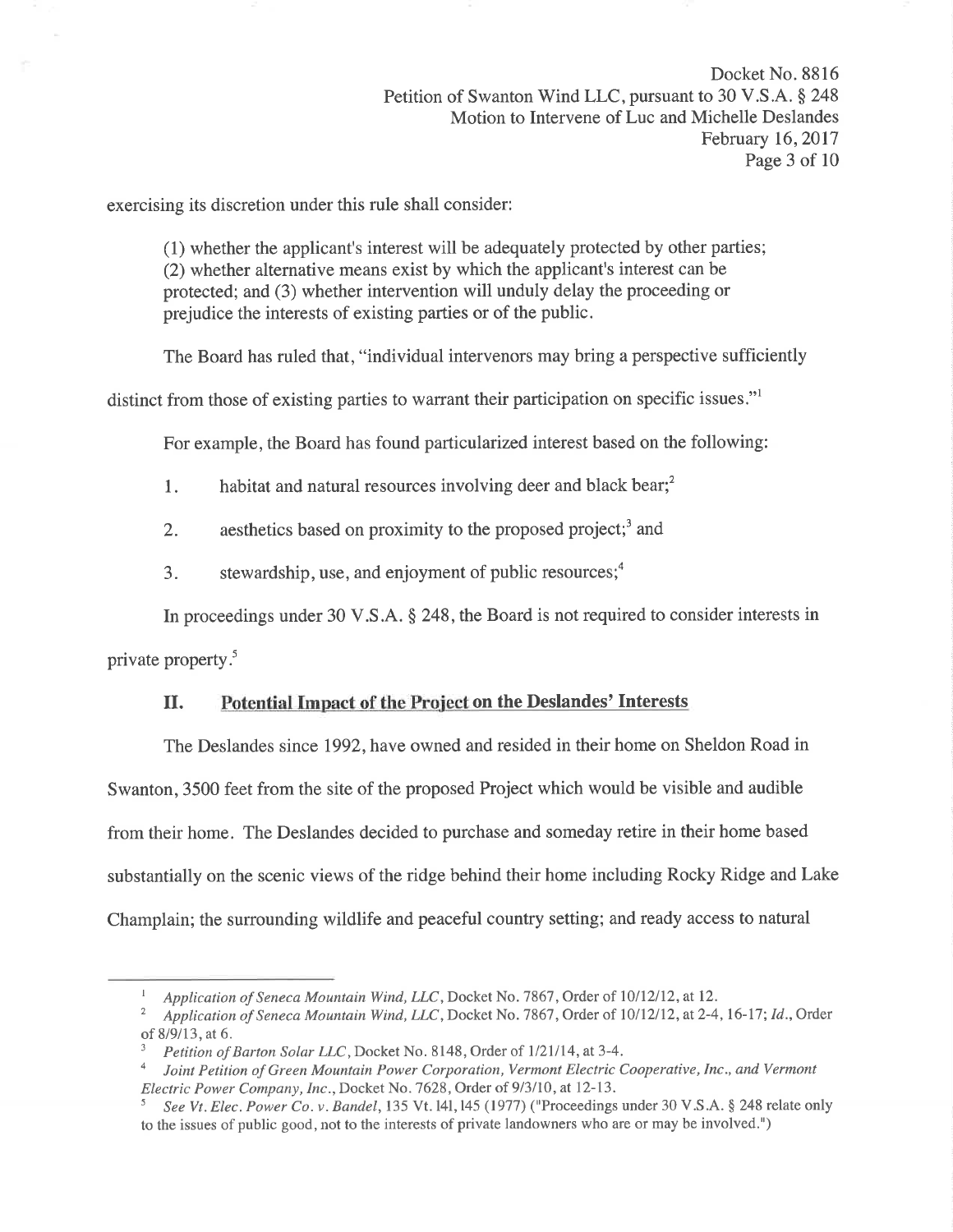Docket No. 8816 Petition of Swanton Wind LLC, pursuant to 30 V.S.A. § 248 Motion to Intervene of Luc and Michelle Deslandes February 16,2017 Page 4 of 10

acreage behind their home for hiking, hunting, and outdoor activity. Another significant factor influencing the Deslandes' decision to purchase their home was the potential income from a rental apartment located in their home.

\* t< \*

The Deslandes assert that the Project would materially diminish their use and enjoyment of their home, their property, and nearby public areas. The Project as proposed purports to advance the public good, however the Deslandes assert that any potential good may be outweighed by the likely harm. Accordingly, they move to intervene by right or permission on the following seven issues.

## 1. Orderly Development:  $30 \text{ V.S.A.} \$   $248(b)(1)$

The Deslandes as longstanding Swanton-area homeowners, landlords, and outdoorsmen, have unique experience and particular interest in the orderly development of the region which other parties to this proceeding may not necessarily represent. The Deslandes' use and enjoyment of their property and nearby public land for hiking, hunting, and appreciation of nature, may be adversely affected by the construction and operation of the Project. The Deslandes' perspective regarding land use, natural resources, commerce, and conservation, may be useful to the Board in determining the potential nature and extent of the impact of the Project on regional development. Therefore the Deslandes' motion to intervene on this issue should be granted.

# 2. Economic Benefit:  $\S 248(b)(4)$

Construction and operation of the Project would have a significant impact on the economy of the State. The Deslandes acknowledge that their interest in private property has no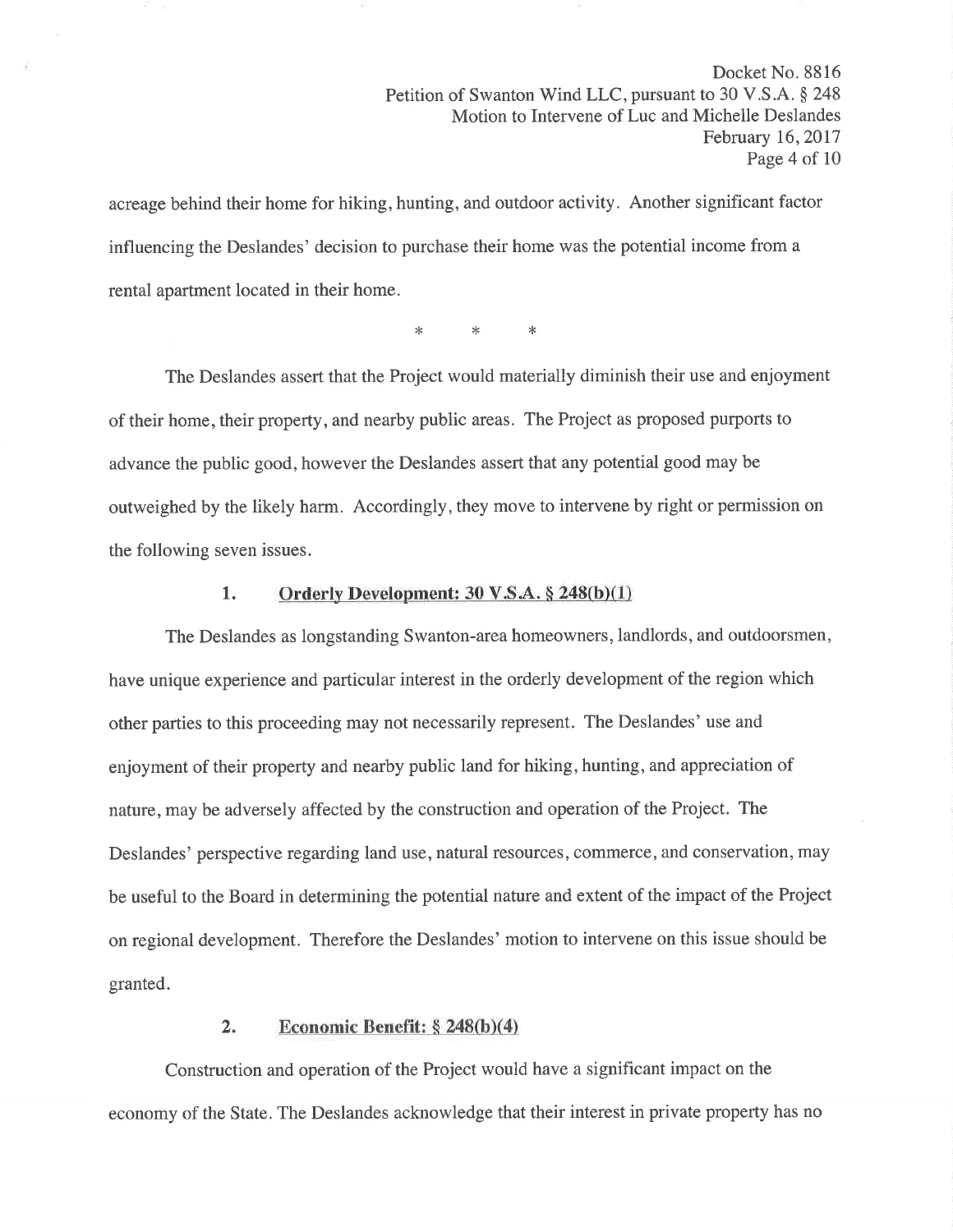bearing in this case, however they assert that the Project  $-$  an industrial complex in an otherwise bucolic residential setting -- would adversely affect property values locally and regionally, and thereby harm the economic interests of the State and its residents. The Deslandes' assertion is based on information that they received from homeowners living near industrial wind turbines in other towns in Vermont, specifically that the construction and operation of the turbines have caused a depreciation in the value of their homes. This adverse effect is self-evident: a prospective homebuyer given the choice of living near seven noisy, flickering, ice-throwing turbines, or elsewhere, likely would go elsewhere.

Additionally with respect to economics, the Deslandes have earned rental income from the same tenant for eleven years. Part of this income was spent on maintaining and remodeling the Deslandes' home (an old farm house) and drilling a well, which projects improved the condition of their home and made it more comfortable for themselves and their tenant; increased the value of their property; and contributed to the regional economy through purchases of material and labor. The Project, however, would undermine that work and regional benefit.

Furthermore, the Deslandes' tenant by virtue of living in the region contributes to the economy through purchases of, for example, food, clothing, gas, etc. Yet the construction and operation of the Project - and associated blasting, noise, shadow flicker, ice throw, and unsightliness -- may cause the tenant, or other prospective tenants, to seek housing elsewhere thereby resulting in lost rental income, lower regional spending, and deflated property values. Furthermore these circumstances likely would repeat in cases of other landlords and tenants in the area, and therefore cause a significant impact to the regional economy.

Finally, Mrs. Deslandes during the day works from home as a Stampin' Up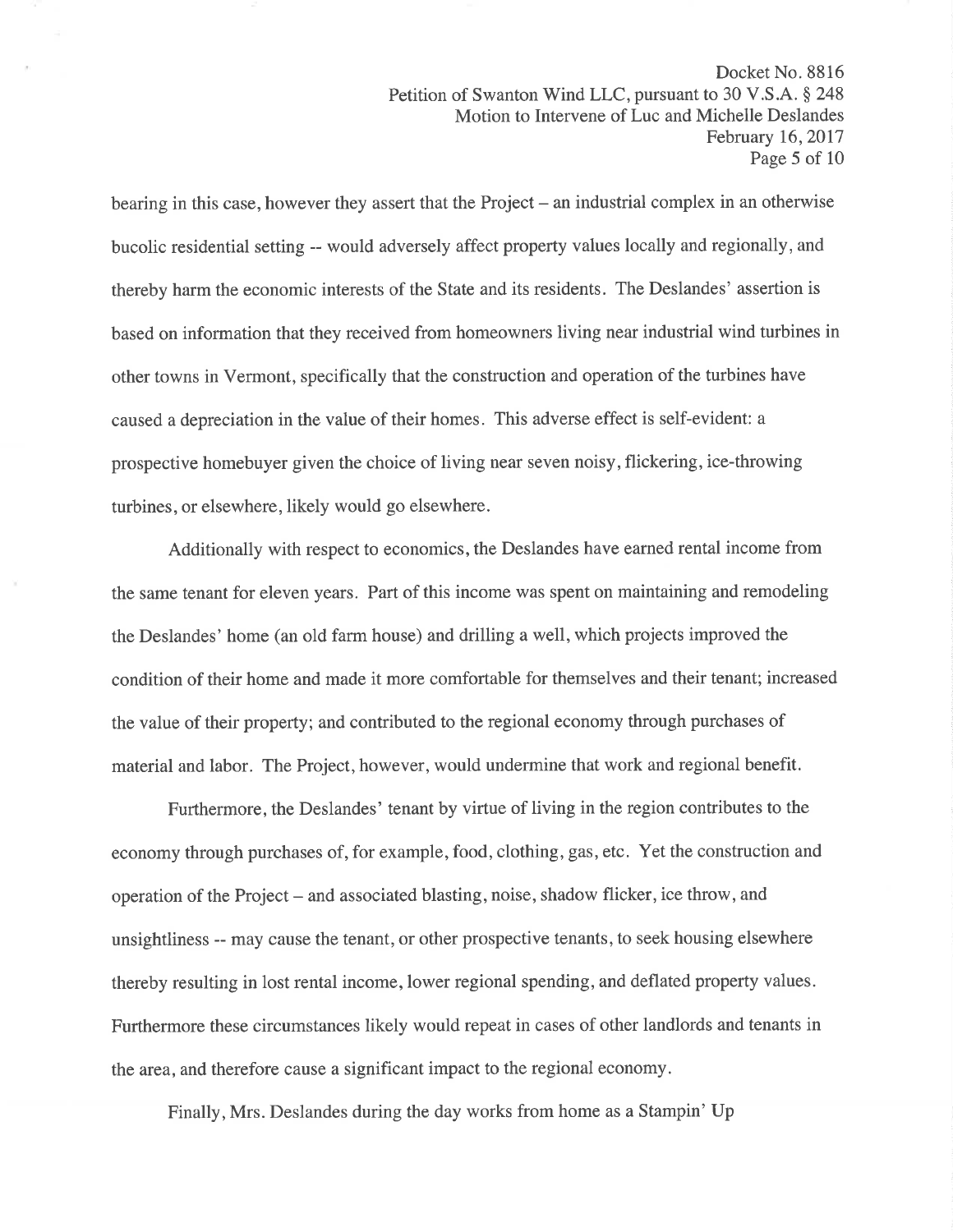Demonstrator, which requires concentration in an environment free from distraction. Construction and operation of the Project would interfere with her ability to perform her work and thus have an adverse effect on her livelihood.

Accordingly, as the Deslandes have a unique perspective and particular interest in the regional economy that is not necessarily represented by other parties, the Deslandes should be allowed to intervene on this issue.

## 3. Public Health and Safety:  $\S$  248(b)(5)

The Project would be located 3500 feet from the Deslandes' home. The turbines would interfere with light from the sun and moon rising over Rocky Ridge on the northeast side of their home. This proximity subjects the Deslandes and their pet cat, and the Deslandes' tenant, to potential health and safety risks caused by undue levels of sound, shadow flickers, and blasting associated with the Project.

Particularly, the Deslandes are sound sleepers; when awoken during their nighttime sleep cycle - in this case, by fluctuating sound or shadow flickers caused by the Project -- they have difficulty returning to sleep. Accordingly, the Project may significantly disrupt their ability, or their tenant's ability, to obtain necessary, restorative sleep.

Furthermore, the Deslandes' home is located on Route 105 which on a daily basis is traveled by more than 1,000 vehicles including regular use by a school bus, commuters, commercial vehicles, police, ambulance, and emergency vehicles. Due to the proximity of the Project to Route 105, shadow flickers cast by the Project may distract drivers and cause accidents resulting in injury or death to drivers, passengers, or pedestrians including the Deslandes and their tenant; or damage to the Deslandes' property.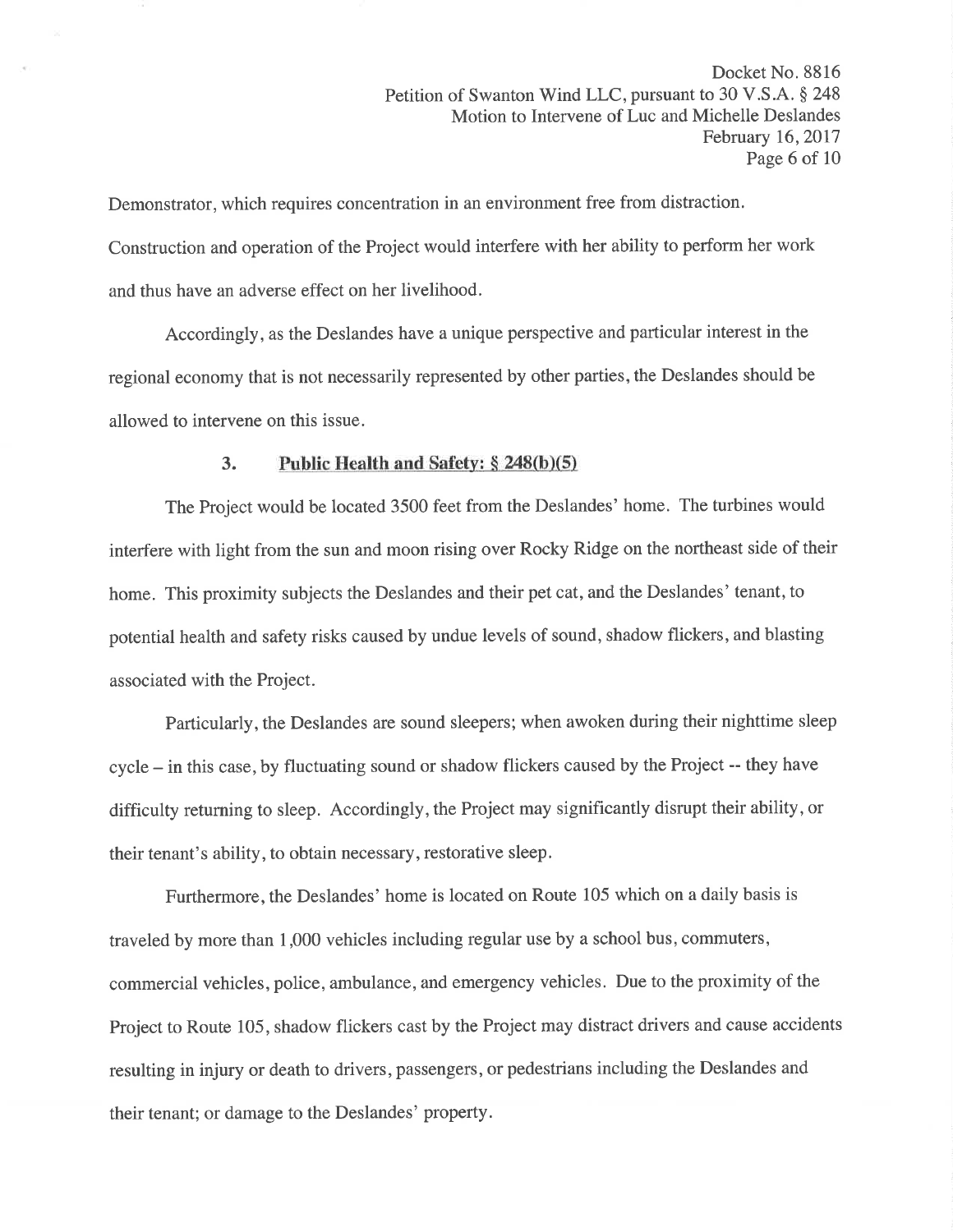Additionally with respect to shadow flickers, the Deslandes care for, and intimately value as a member of their family, a cat which may suffer from stress, anxiety, and adverse health effects due to excessively chasing shadow flickers caused by the Project.

Furthermore, blasting and drilling associated with the Project may cause damage to the the Deslandes' drilled well, septic system, or foundation or walls of their house.

Therefore, as this Project raises numerous concerns over public health and safety on the Deslandes' property and nearby Route 105, and no other party has their perspective, or would adequately represent their perspective or interests, the Deslandes should be allowed to intervene on this issue.

# 4. Water Pollution, Conservation, and Burden On Water Supply: 10 V.S.A.  $\S\S 6086(a)(1)(A)$ , (B), and (C), (3), and (4)

As municipal water service is not available at the Deslandes' property, potable water to their home is provided by a drilled well on the southeast side of their house. The well is recharged at an adequate rate with water flowing from the area underlying the proposed Project. The Project would require blasting due to the surrounding hard substrate (rock, ledge, bedrock), and pouring concrete in the ground, either or both of which may adversely affect the volume and quality of nearby surface- and ground-water. For example, these activities may: cause ground vibrations that crack the Deslandes' well; inject harmful or toxic substances into ground water or wells; decrease the amount of recharge waters to aquifers; cause unreasonable soil erosion or reduction in the capacity of the land to hold water; or otherwise disrupt or place a burden on the existing water supply. As water is vital to the health of the Deslandes and their tenant, and the Project would be constructed on their source of water, the Deslandes should be granted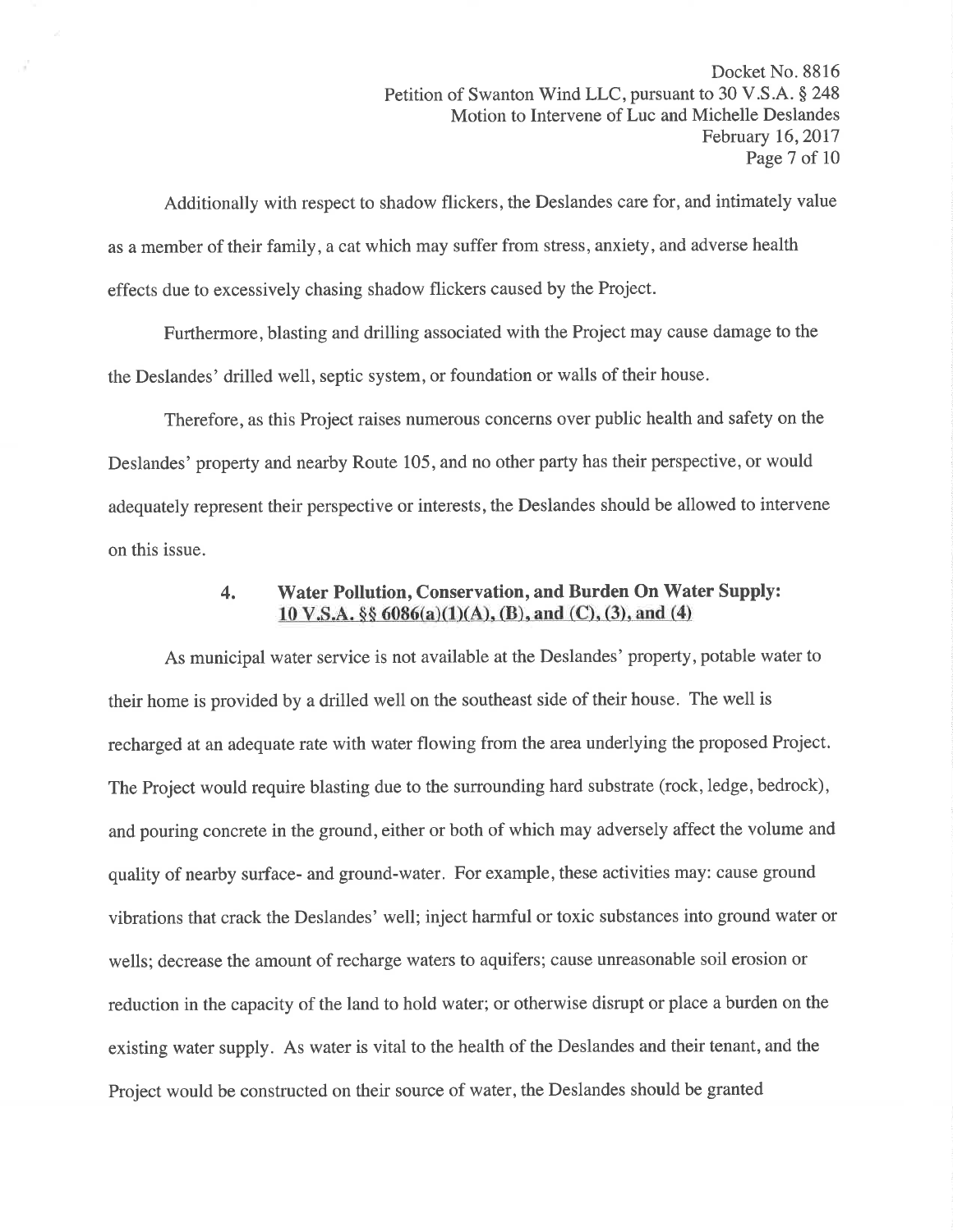intervention on this issue.

### 5. Scenic or Natural Beauty and Aesthetics:  $\S 248(b)(5)$  and  $\S 6086(a)(8)$

The Deslandes selected the site for their home and retirement based substantially on the rural, tranquil, scenic environs. The Deslandes particularly appreciate the surrounding wildlife and habitat, and the ready access to natural acreage including the ridge behind their home which borders Rocky Ridge and Fairfield Pond for hiking, hunting, and outdoor activity. From their deck they enjoy viewing the sun and moon rising over Rocky Ridge.

However according to the proposed Project, that scenic ridge would be studded with seven turbines casting shadow flickers across their deck and into their home, disrupting their own and their tenant's sleep, daily routines, and leisure. And the pervasive peace they now enjoy would be unsettled by persistent noise. The aesthetic harmony of sight and sound would be destroyed.

Additionally, Route 105 is known as the gateway between Interstate 89 and the border between the United States and Canada. The Project may affect travelers' and tourists' experience of this otherwise scenic area. The Deslandes unique experience as nearby homeowners may be helpful to the Board in assessing this impact.

The Deslandes assert that the Project would adversely affect the natural beauty, and rural and scenic quality of the surrounding area. The Deslandes' particular experience, interest, and perspective as longstanding landowners, landlords, hikers, hunters, and outdoorsmen, may be useful to the Board in determining the potential nature and extent of the impact of the Project on aesthetics. Therefore the Deslandes should be allowed to intervene in this issue.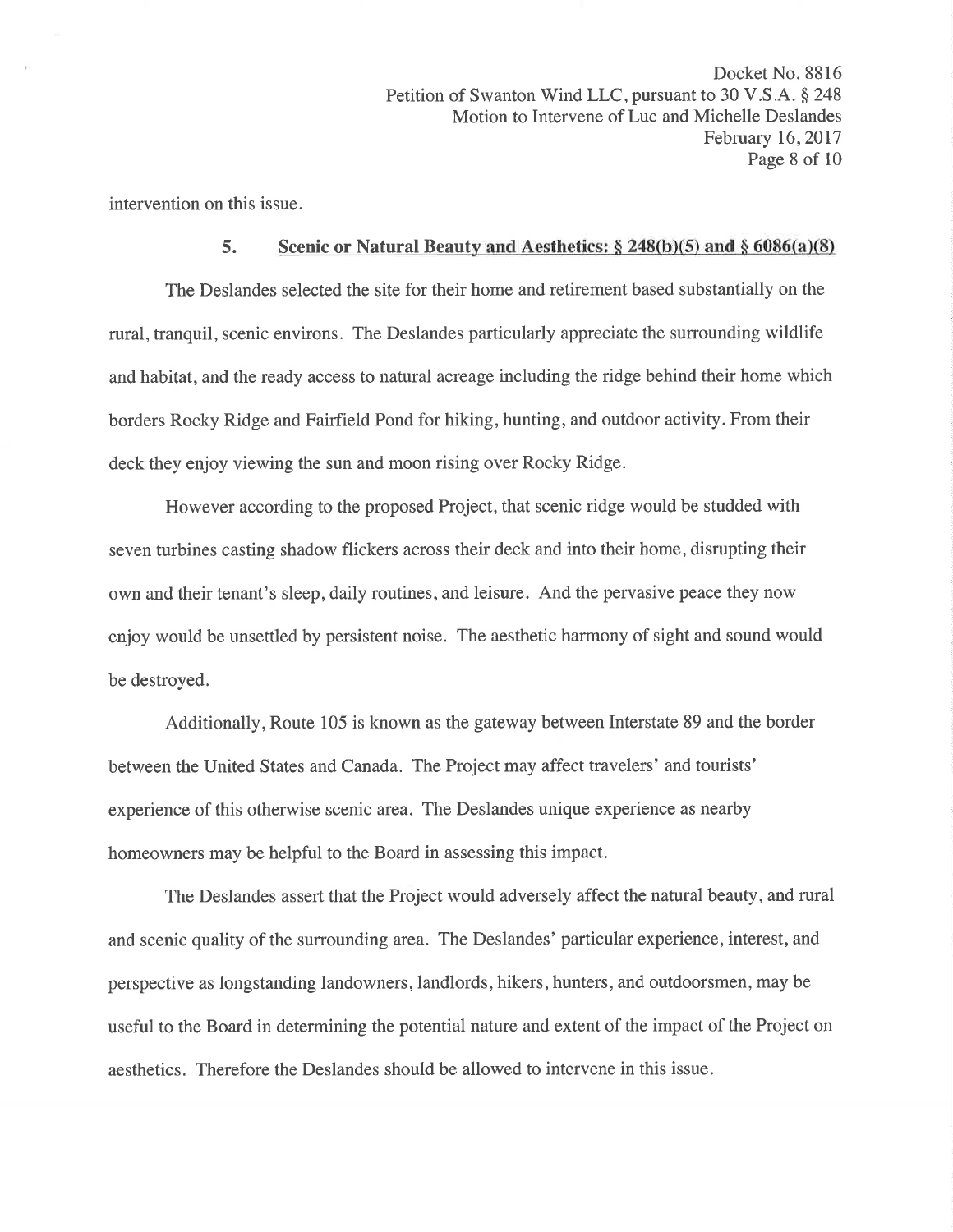Docket No. 8816 Petition of Swanton Wind LLC, pursuant to 30 V.S.A. § 248 Motion to Intervene of Luc and Michelle Deslandes February 16,2017 Page 9 of 10

### 6. Necessary Wildlife Habitat or Endangered Species:  $\S 6086(a)(8)(A)$

The Deslandes appreciate the wildlife that lives on and visits their land and surrounding areas. Over the years the Deslandes have observed bobcats, coyotes, deer, bald and golden eagles, geese, hawks, owls, rabbits, turkeys, and other varieties of birds and wildlife. The Deslandes cherish watching the thousands of migrating geese that routinely fly along Rocky Ridge and land in a farm field across from their house. These geese cross the ridgeline at an altitude that would place them at risk of being killed by the proposed turbines.

As previously noted, the Deslandes have an interest in the Ridge and Fairfield Pond, where bald eagles, a state-endangered species in Vermont, have in recent years been observed, as reported by the North Branch Nature Center in Montpelier, VT.<sup>6</sup> Fairfield Pond has been determined by Vermont Fish & Wildlife Department as potentially suitable habitat for breeding bald eagles.<sup>7</sup>

The significant area, height, and scope of the Project in this natural setting may adversely affect necessary wildlife habitat or endangered species. The Deslandes acknowledge that in this proceeding the Agency of Natural Resources may be best situated to intervene on this issue, however they assert that their perspective as a longstanding landowners, hikers, hunters, and outdoorsmen, may differ from that of other parties, and they may provide useful insight into the extent and nature of the impact of the Project on important wildlife and habitat. Thus in the public interest the Deslandes should be allowed to intervene on this issue.

<sup>&</sup>lt;sup>6</sup> See 'Birding: Birding Resources: VT eBird Bar Chart' <http://ebird.org/content/vt/>, at the North Branch Nature Center (Montpelier, VT) website. 26 January 2017.<br><sup>7</sup> Vermont Fish & Wildlife Department. "Vermont Bald Eagle Recovery Plan." October 2010. Web 27

January 2017.

<sup>&</sup>lt;http://www.vtfishandwildlife.com/common/pages/DisplayFile.aspx?itemld=l 11337>.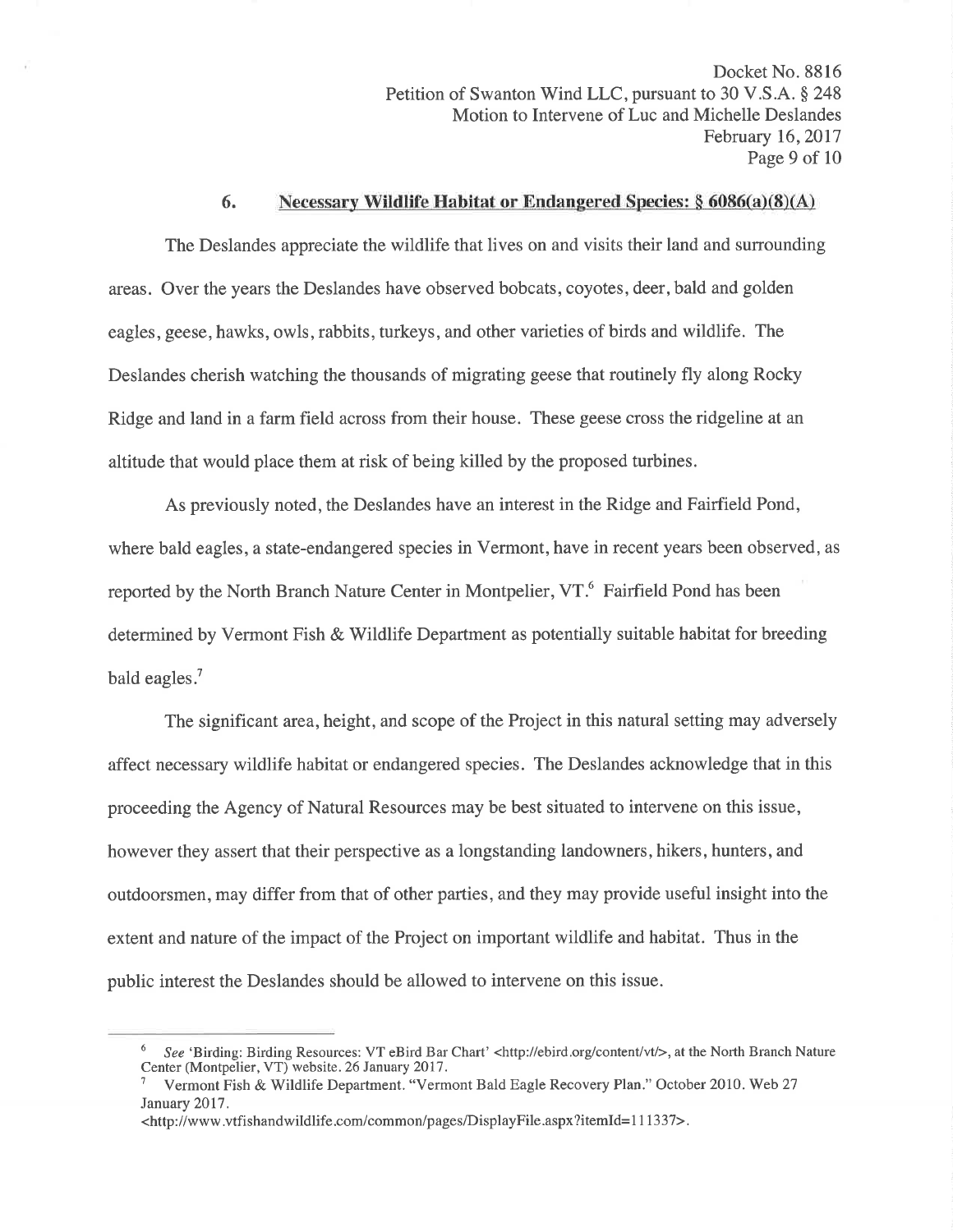Docket No. 8816 Petition of Swanton Wind LLC, pursuant to 30 V.S.A. § 248 Motion to Intervene of Luc and Michelle Deslandes February 16,2017 Page 10 of 10

## 7. Transportation:  $§ 6086(a)(5)$

As previously stated, the Deslandes' home is located on Route 105 which on a daily basis is traveled by more than 1,000 vehicles daily including regular use by a school bus, commuters, commercial vehicles, police, ambulance, and emergency vehicles; and tourist travel between the United States and Canada. Construction vehicles and shadow flicker associated with the Project may disrupt or endanger regular use of Route 105 by the Deslandes, their tenant, or the public.

Due to their unique experience as longstanding homeowners on Route 105, the Deslandes' perspective may be useful to the Board in determining the impact of the Project on transportation. Therefore the Deslandes should be allowed to intervene on this issue.

### III. Conclusion

The Deslandes assert that while this Project is purported to advance the public good, it also raises significant concerns over the public interest. Accordingly, in order to protect themselves, their tenant, and their neighbors throughout the State, the Deslandes upon on the evidence presented herein should be allowed to intervene in this proceeding.

Respectfully submitted this  $16<sup>th</sup>$  day of February, 2017.

By:

Luce R. Dislandes

Michelle Doslandes

Luc and Michelle Deslandes 1914 Sheldon Road, Apt A St. Albans, VT 05478 802-524-9492 mdandld@comcast.net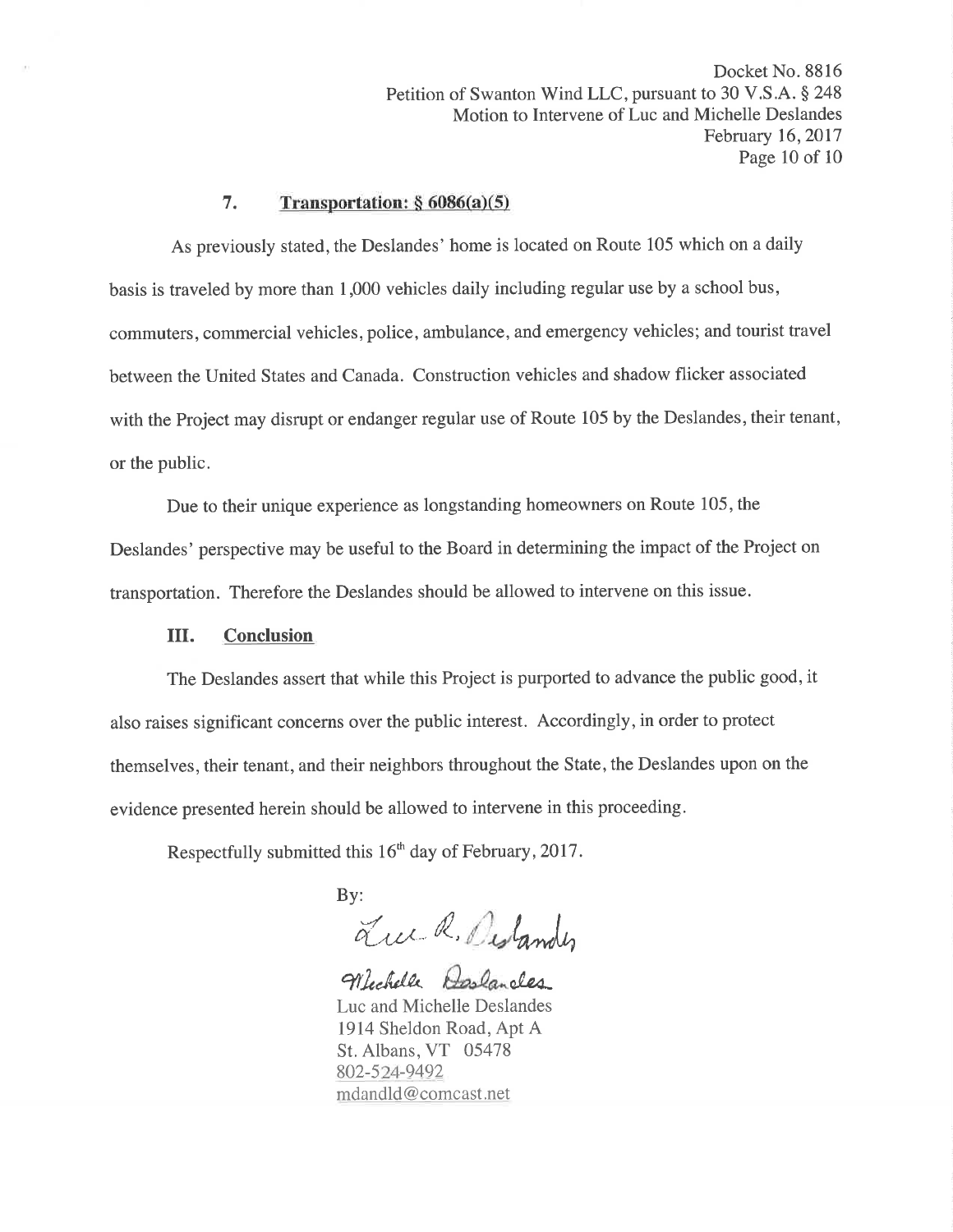# STATE OF VERMONT PUBLIC SERVICE BOARD

Docket No. 8816

Petition of Swanton Wind LLC for a certificate of public ) good, pursuant to 30 V.S.A. § 248, for the construction <br>of an up to 20 MW wind-powered electric generation  $\qquad$ of an up to 20 MW wind-powered electric generation <br>plant powered by up to 7 wind turbines located along  $)$ plant powered by up to 7 wind turbines located along <br>Rocky Ridge in Swanton, Vermont (1) Rocky Ridge in Swanton, Vermont )

#### CERTIFICATE OF SERVICE

We, Brian and Penny Dubie, et.al., certify that on February 16, 2017, copies of the foregoing Notices of Appearance, and Motion to Intervenes of Brian and Penny Dubie, Jeanne Royer, Judith and Patrick Luneau, Karen and Leo Mclaughlin, Sally and Bruce Collopy, Kaye and Frank B. Mehaffey, Jr., Terrance Smith, David A. Goodrich, Robert Perkins, Patricia Messier, Sarah & Ed Ferguson, Ian and Danielle Garrant, Curtis Swan and Sara Luneau-Swan, Dan and Nancy Dunne, Erynn & Tyrell Boudreau, Dennis Hendy ønd Diane Bell, Mary and Mark Bushey, Steve Woodward, Kenneth Fox, Michelle and Luc Deslandes, David Butterfield, Bradley Stott and Jennifer Belanger, Clark and Carol Palmer, Paula Pearsall, Greg Pierce and Paula Kane, Mark and Marianne Dubie, Marie and Gil Tremblay, Patricia Rainville and John Smith, Kevin and Dolores Nichols, Jessica Decker and Lance Desautels, Suzanne Seymour, Mary Hunter, Todd Poirier in the above-referenced matter, were served via First-Class U.S. Mail on the interested persons designated in the following Service List.

Respectfully submitted this 16<sup>th</sup> day of February, 2017.

By: Årlú

Dibio

Brian Dubie Penny Dubie 770 McKenzie Road Fairfield, VT 05455 (802) 734-t877  $pennydubic@genail.com$